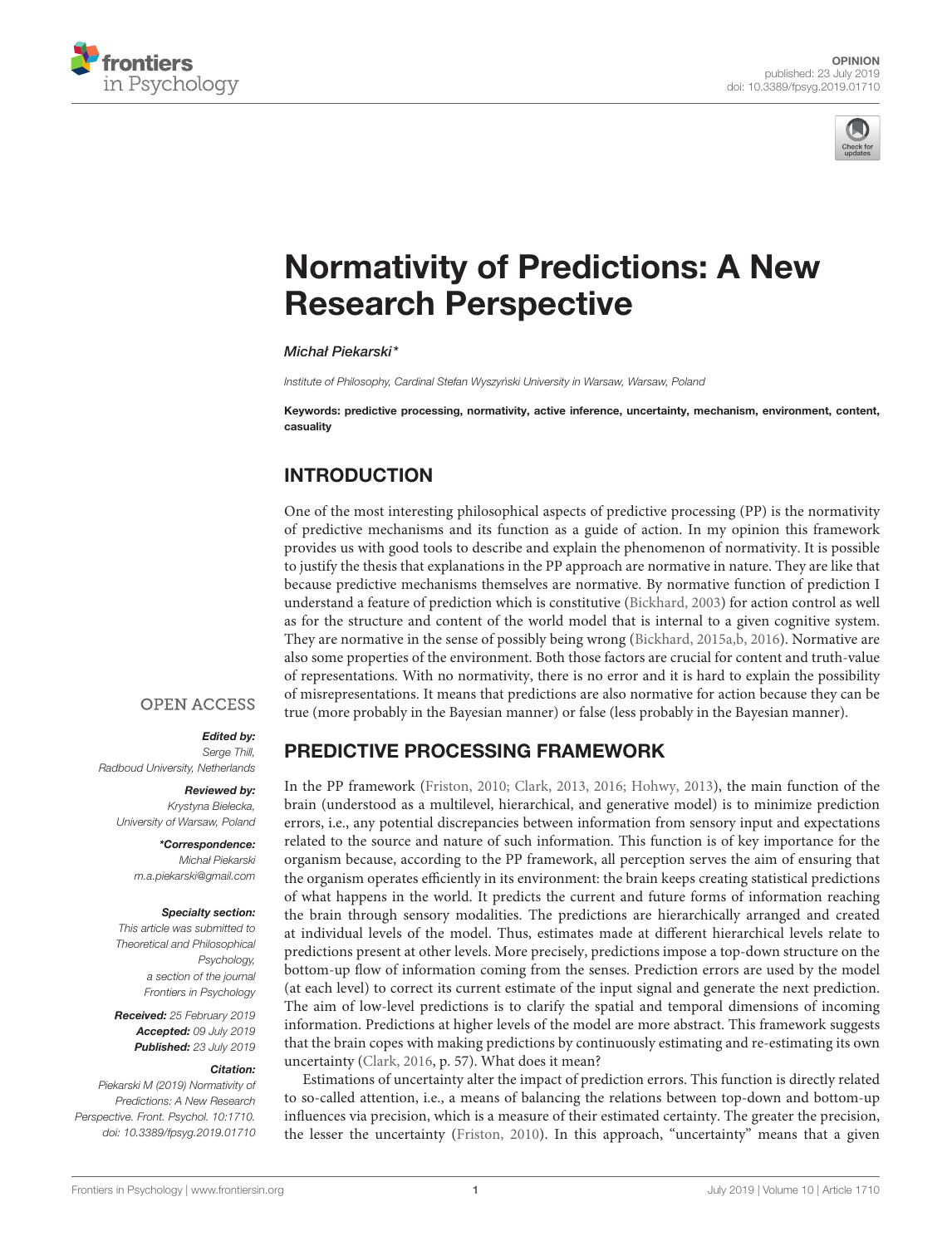piece of information may be described through probability distribution. Here, the best possible prediction is made by applying Bayes' Rule which describes the probability of a given hypothesis (prediction) based on the brain's prior knowledge of conditions that might be related to the incoming sensory signal (e.g., [Hohwy, 2013;](#page-3-7) [Harkness and Keshava, 2017\)](#page-3-8). The Bayesian approach offers a rational solution to the problem of how the brain updates the generative model (together with the internal model of the world) on incoming sensory signals and the question of the hidden causes behind these signals.

#### MINIMIZATION OF FREE ENERGY

Minimization of free energy (in the informational-theoretical sense) consists in changing internal representations of the model in such a way as to approximate the posterior density of the causes of sensations [\(Friston et al., 2010\)](#page-3-9). This means that free energy is minimized when there is a change in predictions about the sources of statistical information obtained from sensory input. The change can be achieved by either (1) altering the properties of the model (changing adopted predictions) perceptual inference; or (2) changing the environment through active inference, i.e., an action that modifies the state or causal structure of the world; thereby generating new sensory information. Perception reduces free energy by changing predictions, whereas action achieves the same by changing the information reaching the model. Therefore, the biological systems described by Friston should be interpreted in terms of active agents who minimize prediction errors with the use of a probabilistic generative model. It follows that the minimization of prediction errors serves a normative function in relation to the agent. First, it maintains a homeostatic balance; second, it obliges the agent to make predictions about the state of the world in order to learn the unknown parameters responsible for its motion by optimizing the statistical information coming from sensory input [\(Friston et al., 2010,](#page-3-9) p. 233).

This normative and abductive aspect of policy selection plays a key role for the interpretation of free energy minimization as approximate Bayesian inference or self-evidencing [\(Hohwy,](#page-3-10) [2016\)](#page-3-10). In other words, it speaks to the fact that uncertaintyreducing policies have to be selected via a process of Bayesian model selection. This in turn rests upon the capacity to entertain counterfactual hypotheses like "what would happen if I did that." Hence, active inference and PP goes beyond homoeostasis and, possibly, becomes a purely personal inference  $(Seth, 2015)^1$  $(Seth, 2015)^1$  $(Seth, 2015)^1$ .

### NORMATIVE PREDICTIONS

The issue of normativity is crucial for PP framework. Minimization of prediction errors directly implies "low-level" biological normativity. Friston connects it with the free energy principle (FEP) which suggests that all biological systems are driven to minimize information-theoretic "free energy," which he understands as the difference between an organism's predictions about its sensory inputs and the sensations it actually encounters [\(Friston, 2010;](#page-3-4) [Friston et al., 2012a\)](#page-3-15). In this sense, FEP is a normative theory of action and perception, because it provides a well-defined objective function (variational free energy) that is optimized both by action and perception. The normative aspect of FEP is complemented with PP approach as a neuronally plausible implementation of this function [\(Schwartenbeck et al.,](#page-3-16) [2013,](#page-3-16) p. 1). At higher levels of the model, normativity may be linked with (1) patterns of neural excitations based on predictions and (2) the role played by predictions in decision-making and action-control processes, among others, to minimize uncertainty in the environment<sup>[2](#page-1-1)</sup>. The latter functionality is specifically important for our reflections and should be primarily related to active inference.

In Bickhard's opinion minimization of uncertainty alone is not enough to talk about normativity, because it is rather a "supposed consequence of the effect of prior evolutionary selection." This means that the functioning of an organism is explained based on the existence of factual and casual conditions which minimize discrepancies between internally generated predictions and signals from sensory inputs [\(Bickhard, 2016,](#page-3-3) p. 264). In this sense, it is difficult to explain how and why an organism seeks value or avoids harm. It can be said that it does so for reasons of evolution or training, but this can easily be countered with the objection of the Dark Room Problem [\(Friston et al., 2012b;](#page-3-17) [Sims, 2017;](#page-3-18) [Klein, 2018\)](#page-3-19). [Friston et al. \(2009\)](#page-3-20) claims that highest level expectations are "built-in" to the organization of the whole organism. However, the adoption of such a hypothesis does not make it possible to finally explain the "normative" difference between successful action and some kind of error or "mistake," because, from the point of view of the organization of the system, all such processes are just casual and factual.

In PP approach predictions and expectations are in some sense normative because of their key role in minimizing prediction errors. However, as Bickhard emphasizes, they only involve actual and causal processes. The key issue, therefore, is to differentiate relations between predictions and actions that are not only causal but also normative. Following Bickhard, it must be stated that to explain the normativity of functions we must demonstrate how this normativity emerges from the natural organization of the organism. By this I mean that it is necessary to refer not so much to the structure of a given system as to its actual interactions with the environment. Therefore, the normativity of prediction is less determined by its functional role in the generative model and the selection and management of actions than by its reference to relevant properties of the environment which, according to some researchers (e.g., [Bruineberg and Rietveld, 2014;](#page-3-12) [Bruineberg,](#page-3-21) [2017;](#page-3-21) [Piekarski and Wachowski, 2018\)](#page-3-22), is already structured. Due to the fact that the world is already "pre-structured," it may

<span id="page-1-0"></span><sup>&</sup>lt;sup>1</sup>In these considerations I take the perspective of those researchers who claim that Friston's analyses are to some extent complementary with the PP approach [\(Bruineberg and Rietveld, 2014;](#page-3-12) [Hohwy, 2015;](#page-3-13) [Seth, 2015;](#page-3-11) [Bickhard, 2016;](#page-3-3) [Kirchhoff et al., 2018\)](#page-3-14).

<span id="page-1-1"></span><sup>2</sup>Technically, the minimization of uncertainty corresponds to minimizing expected free energy through action or policy selection. In terms of information theory, uncertainty is the divergence between the predicted and preferred (sensory) outcomes [\(Friston et al., 2015\)](#page-3-23).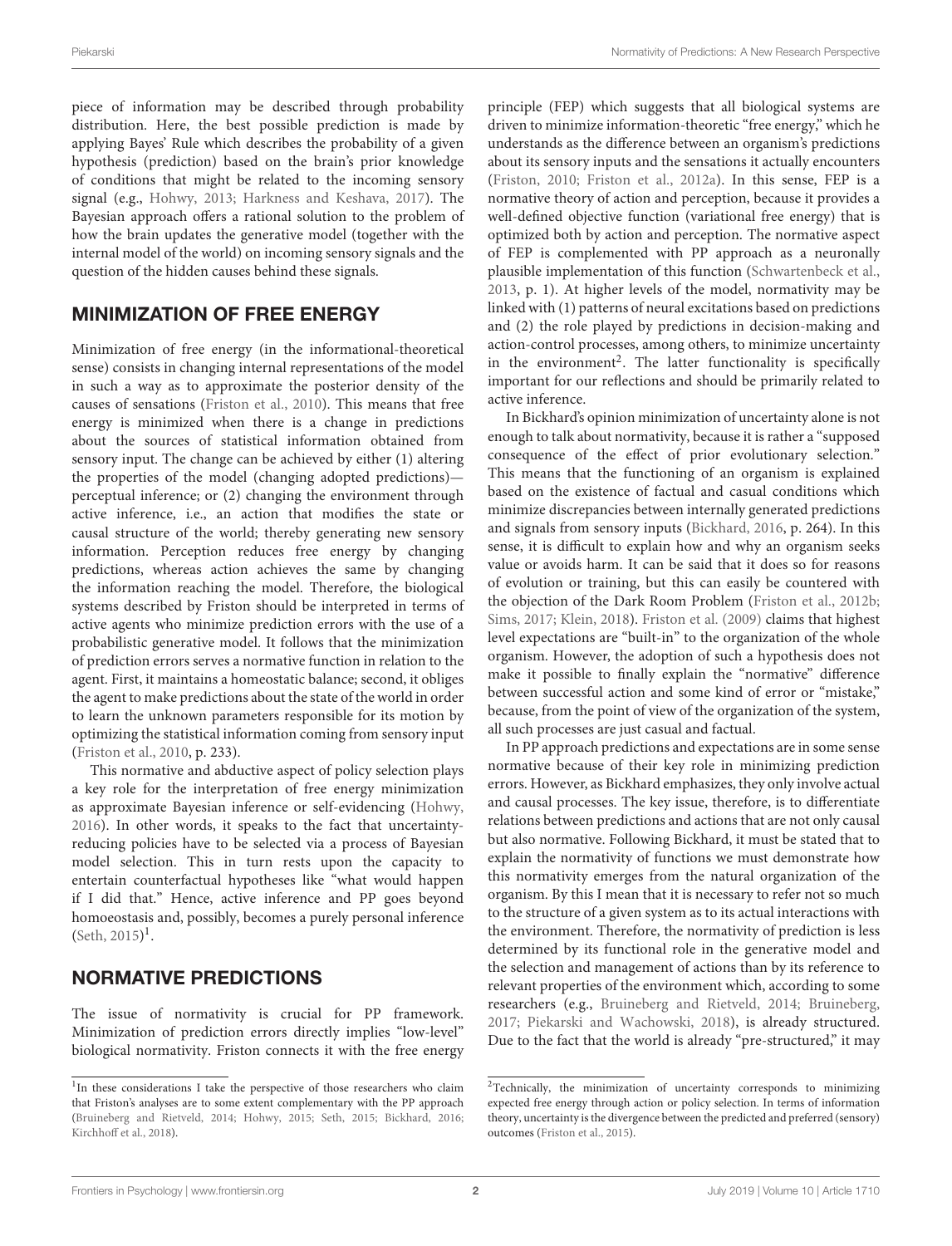present to the organism certain values of reward or punishment which cannot be reduced to log-evidence or negative surprise [\(Friston et al., 2012a\)](#page-3-15).

Based on the hypothesis it has formulated, the cognitive system takes relevant action which is supposed to interfere with the causal structure of the world in a way that will make the hypothesis or prediction probable or true [\(Clark, 2016,](#page-3-6) p. 116). In this sense, a relevant prediction serves a specific normative function which should be understood in two ways: as primary normativity; and as normativity of mechanism.

The research conducted here hinges upon primary normativity. A pair of "prediction—active inference (action)" can be treated as a kind of conditional of the form "zIf 'prediction' (condition) then 'action' (result)." The relationship between prediction and action, however, is not a typical causal relationship that we can write symbolically as "If A, then B," but the motivational relation "If A, then B, C or D, but not E, F or G." This still raises the following question: "why is dependence on normative predictions normative (functional) but not causal?" The full answer to this question will only be possible if we bear in mind that this dependence is constitutive for the interaction between an organism and its environment, which means that, on the one hand, it cannot be reduced to the structure of the organism or a cognitive system "armed" with a generative model and simple mechanisms of reinforcement or unsupervised learning [\(Friston et al., 2009;](#page-3-20) Korbak, in preparation), and on the other hand, more importantly, it allows to make an error that will be significant from the point of view of the organism and not only the external observer assessing it [\(Bickhard, 2016,](#page-3-3) p. 263). In other words, predictions are normative because they refer not only to the need to minimize prediction errors or uncertainty, but also to the individual beliefs $3$  or motivations that arise in the face of specific possibilities for action (affordances) that the environment offers to an individual organism. From this perspective, a possible error or wrong representation is of normative importance to the organism and not merely a potential result of specific causal processes. Normative involvement of predictions is also constituted by how they shape the causal transitions between contentful states and structured environment [in such a way that they accord to a normative Bayesian rule [\(Shams et al., 2005;](#page-3-24) [Kiefer, 2017\)](#page-3-25)].

For example: if I predict it will rain, then this prediction obliges me [\(Friston, 2010,](#page-3-4) p. 233) to take some action (which is not entirely arbitrary but determined by the nature of the prediction): I can stay at home, order a taxi or take an umbrella, but the prediction does not necessarily determine activities such as going to bed or watching TV (i.e., it might be difficult to justify these actions by referring to the prediction that it will rain as their reason What I do depends also on my beliefs, desires, or goals, which are relativized and conditioned by the specific properties of the world. In this sense, predictions should be considered as normative. It means that actions are selected based on some conditional potentiality and relations. "Such conditional relationships can branch—a single interaction outcome can function to indicate multiple further interactive potentialities and they can iterate—completion of interaction A may indicate the potentiality of B, which, if completed, would indicate the potentiality of C, and so on" [\(Bickhard, 2009,](#page-3-26) p. 78) $^4$ .

It is important to add that the cognitive system still predicts the form of sensory signals via active inferences (actions). Those depend on normative predictions which are at the same time verified by active inference. The dependence is not causal but functional (or normative, in my terms). How effective active inference is in minimizing prediction errors hangs on the selection of predictions and internal parameters of the model. The adaptive and cognitive success of an organism is the product of normative predictive mechanisms related to some aspects and features of the environment.

The normativity of prediction can be additionally justified as the normativity of a mechanism: a given mechanism is normative because it fulfills the conditions that must be met in order for a given action (cognitive or non-cognitive) to be affected. In other words, the statement that a given mechanism is normative simply means that it is possible for a given system  $X$  to be a mechanism for activity Y even though (e.g., at a given moment) X cannot perform Y [\(Garson, 2013\)](#page-3-27). This means that predictions are primarily normative as well as embodied in a mechanism that is itself normative.

### **CONCLUSION**

In my opinion, the PP approach offers a brand-new framework for investigations into the problem of normativity. This possibility has been ignored in the current literature, but it is a legitimate object of further investigation. Further theoretical research is, therefore, warranted to determine the extent and nature of the interaction between predictive mechanisms and their normative functions.

### AUTHOR CONTRIBUTIONS

MP reviewed the literature, developed the theoretical stance, wrote the manuscript and prepared to publication.

### FUNDING

Work on this paper was financed by the Polish National Science Center (Narodowe Centrum Nauki) MINIATURA Grant, under the decision DEC-2017/01/X/HS1/00165.

# ACKNOWLEDGMENTS

I would like to thank Joanna Raczaszek-Leonardi and two reviewers for all helpful comments.

<span id="page-2-0"></span> $3$ I use the notions of belief in the Bayesian manner as a probability distribution over some unknown state or attribute of the world. In this sense belief is a systemic prior with a high degree of abstraction, i.e. a high-level prediction concerning general knowledge about the world.

<sup>&</sup>lt;sup>4</sup>It is important to refer here to the already mentioned concept of counterfactual hypotheses. The choice between these hypotheses is directly related to Bayesian inference to the best explanation and is crucially important for social cognition [\(Palmer et al., 2015\)](#page-3-28).